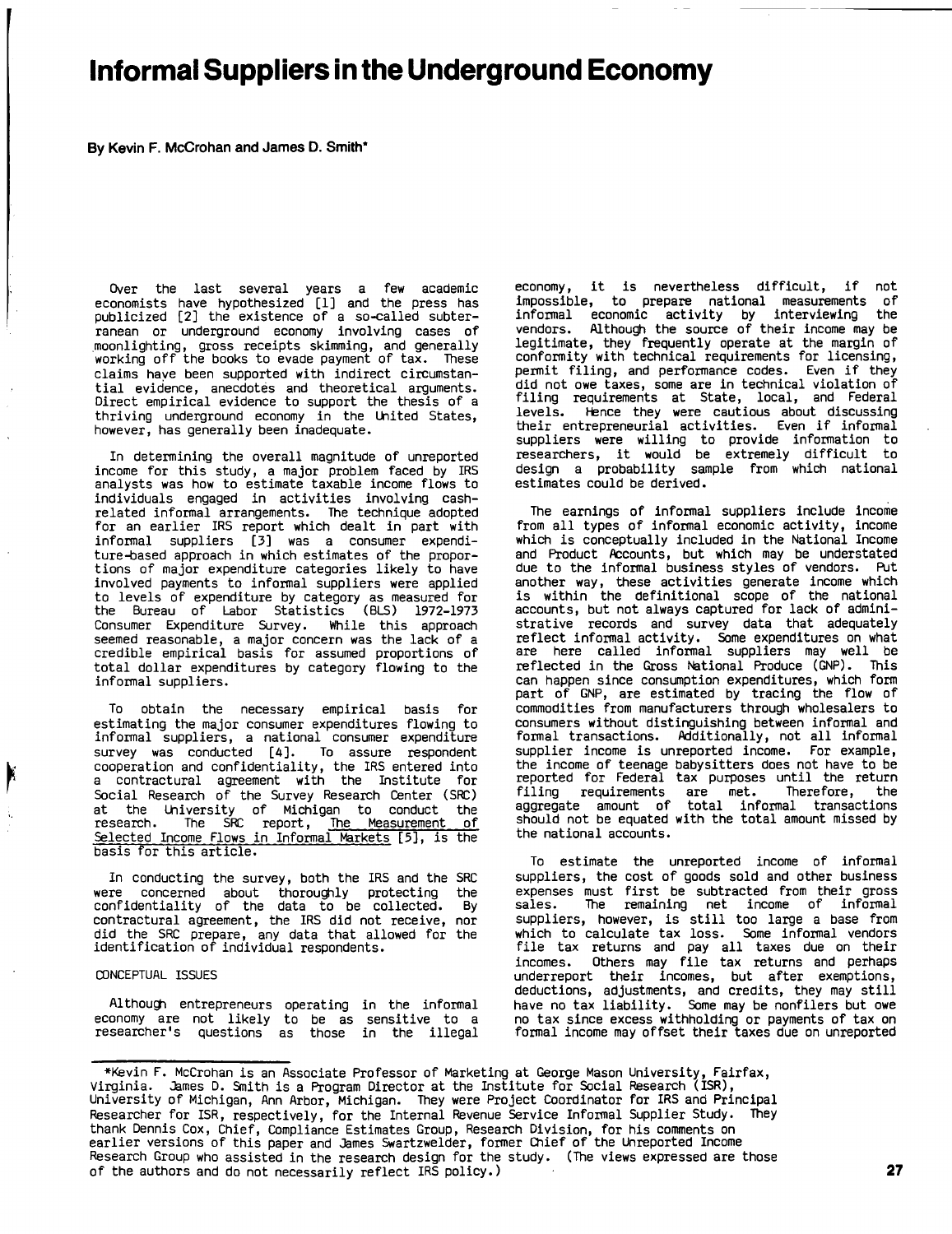### 28 **Informal Suppliers in the Underground Economy**

income from informal sources. Still others may not be required to file-returns, having incomes that fall below the filing requirements. These different categories should be recognized in assessing the impact of informal transactions on tax reporting gaps. **All** the same, the starting point in estimating the tax gap associated with unreported informal supplier incomes begins with a determination of the size of the informal economy.

The approach taken in the IRS/SRC study was to measure the size of informal activities **by** measuring the expenditures of households in the informal economy. Although the original intent of the study had been to measure proportions of total expenditures that go to informal suppliers, it became apparent that respondents would have more-difficulty reporting on proportions than on their ac tual expenditures. on proportions than on their actual expenditures.<br>Consequently, it was decided to measure actual dollar expenditures on a selected list of goods and<br>services. By definition, a dollar spent by one person is <sup>a</sup> dollar of gross income to another. An approach based on this theory has both advantages and disadvantages. The advantages are that purchasers are willing to talk about their transactions with informal suppliers and that it is relatively easy to design <sup>a</sup> national probability sample of households. The disadvantages are that purchasers are often **\*** hard-pressed to differentiate between informal vendors and other vendors, and frequently require additional questions to help isolate informal from formal expenditures. In addition, only purchases **by** households, as distinguished **.** from those **by** businesses, can be identified through a consumer survey.

In this approach, it was thought consumers may have difficulty distinguishing an informal from a formal supplier. SRC focused group interviews showed, however, that people have a well-developed sense that there are vendors who work "off the books" or "on the side." Indeed, the latter terminology was found in both the focused discussion groups and in national pretests to be very much a **-** part of the **-** national vocabulary. It also became clear from **-** the focused discussion groups that there is a general belief that "on the side" vendors are evading their tax obligations.

Research confined to. individual consumption expenditures means that only one portion, albeit the major portion, of informal vendor activity would be captured. The extent **.** to, which, informal, vendors are used by businesses, rather than individuals, is not known. The decision. $\mathbf{t}$ o, exclude business purchases from the study w'a~ **.** bag6d '.'on., two methodological concerns. **,** Although if7..'ei~ould **'b6.'** 'fairly simple to design a national pr $\phi$ ba $\phi$ ility sample of commercial establishments, there would be difficulties in<br>selecting who within, the firm should respond to the  $s$ urvey. Decisions, to, use off-the-books sources may be made by persons as different from each other as a vice-president of manufacturing, an office manager, or a night supervisor who may occasionally hire an informal cleaning '§6ivice. Additionally,. formal businesses were expected to be more hesitant than. consumer **<sup>s</sup>** in dfs~**-6s~sing** ..,som!E~wha t **\_** questionable  $\textsf{purchasing}$   $\textsf{practices,}$   $\textsf{parfigcularly}$  when  $\textsf{such}$ discussions have to borrow time from often crowded  $\,$ business schedules **[81,.**

THE SIZE OF THE INFORMAL ECONOMY

The earnings of informal<br>re, are estimated to have be s **'** upoliers". as defined here, are estimated to have been about \$41.8 billion in 1981. This compares to a gross national product **of \$2,938** billion and personal **'** consumption expenditures of .\$1,843 bill-ion during the same period. Based on an analysis of the IRS Taxpayer Compliance Measurement Program (TCMP) an estimated **\$7.3** billion of this amount was reported on personal income tax returns. This \$41.8 billion was the gross value of sales and should not be construed as the taxable income of' informal vendors. Some informal vendors who cut lawns or.babysit are children with no taxable income. Also, whether <sup>a</sup> business operates in the formal, informal, or illegal economy, it faces operating expenses which reduce net income. Net profit,i.e., income subject to tax, is but <sup>a</sup> fraction (sometimes <sup>a</sup> negative fraction) of gross receipts. IRS records indicated that individual income tax returns with Schedule **<sup>C</sup>** (business) income that appeared to come from informal sources (as defined in this study) reported, on the average, net profits which were 59% of gross receipts.

**.** The range of goods and services sold in the informal economy is quite extensive. The table below shows the value of informal transactions in **<sup>15</sup>** broad classes of goods and services measured in this study.

Ï

 $\frac{1}{2}$ 

医心包 医心包

2000年4月

### Table **I** Value of Purchases from Informal Vendors **by** Type of Goods,and Services, **1981** (In millions of Dollars)

|                           | Amount    |
|---------------------------|-----------|
| Goods and Services        | Purchased |
|                           |           |
| Home repair and additions | 12,245    |
| Food                      | 9,003     |
| Child care                | 4,955     |
| Domestic service          | 3,882     |
| Auto repair               | 2,810     |
| Sidewalk vendor goods     | 1,782     |
| Flea market goods         | 1,698     |
| Lawn maintenance          | 1,447     |
| Lessons                   | 933       |
| Fuel                      | 749.      |
| Appliance repair          | 744       |
| Adult care                | 442       |
| Cosmetic service          | 411       |
| Sewing :                  | 392       |
| Catering                  | 300       |
| Total                     | 41,793    |

The two largest components of the informal economy are home repairs and food, which. `kcounted for about \$12.2 billion and **\$9.0'** billion,, respectively, in 1981. Food, which is sold in informal markets by producers, has a relatively capital-intensive production process. Home repairs, on the other hand, are labor-intensive. While they are quite different in their underlying piodu ction processes, these. two areas do have in common with all informal market activities the fact that they can. be. carried. on- **by** <sup>a</sup> sole proprietor working, alone or. with the assistance of only one or two employees.,

Also, approximately \$5.0 billion was spent for child care in unlicensed establishments and/or in the home of the family buying care. Where child;care was<br>provided in the purchaser's home, the vendor was most appropriately. classified as an informal supplier. While some child care provided in the vendor's home mhile some child care provided in the vendor's home<br>may have been of the formal economy, it does not appear that **-** <sup>a</sup> **-** lot. of **-,** such **)** misclassification occurredi **,** Domestic services were classified as formal or ihformal, respectively, depending on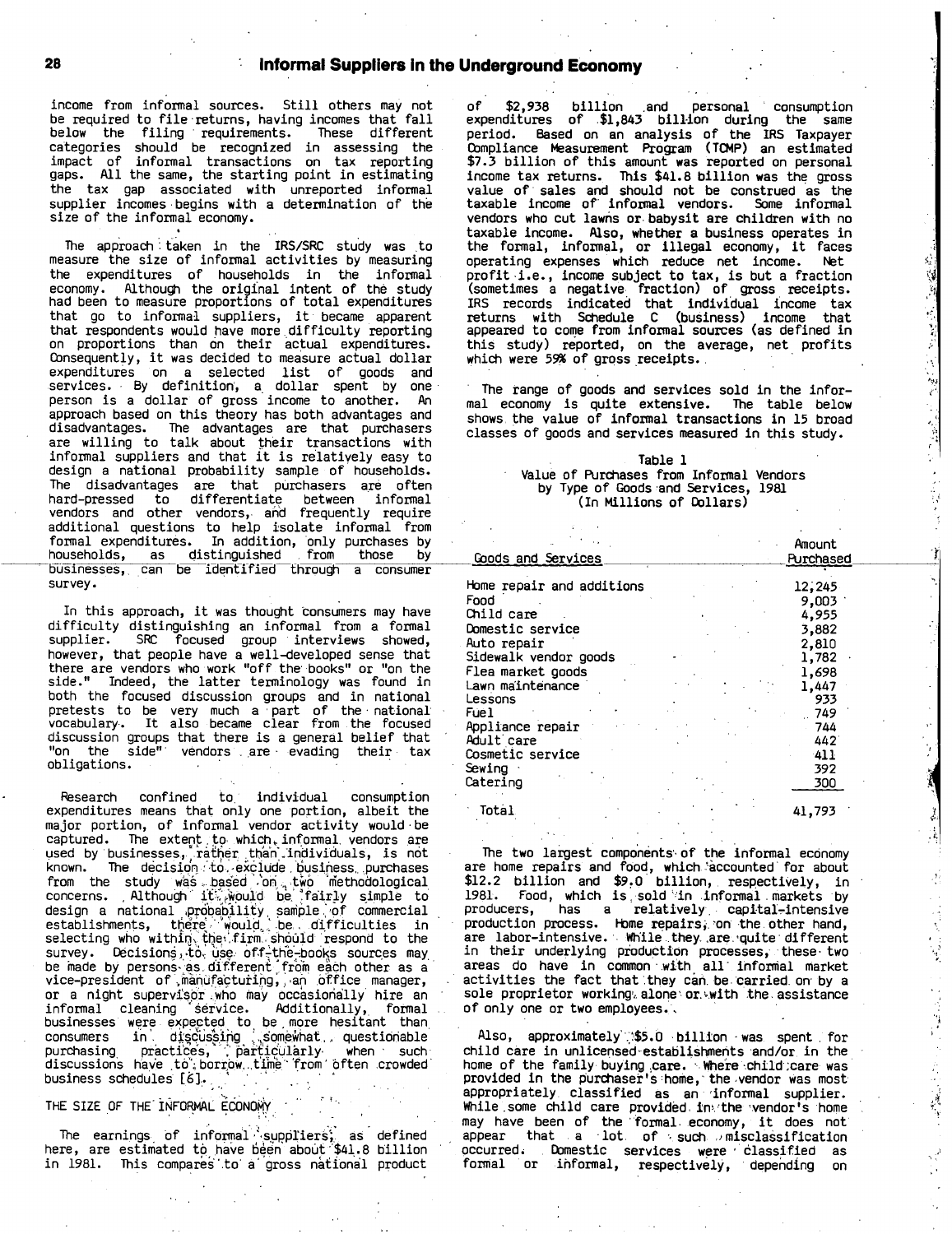whether the provider was employed through a cleaning service firm or directly engaged **by** the consumer. Very little of the former was found. It appears that **\$3.9** billion was spent in this sector of the informal The repair of automobiles accounted for another **\$2.8** billion of expenditure in the informal The classification of automobile repair services presented greater problems than did domestic service or child care, since in automobile repair the purchaser was not as likely to have a significant knowledge of the vendor's characteristics.

**All** purchases made at flea markets and from sidewalk vendors were classified as taking place in the informal economy. Flea markets are a more organized form of informal activity than is sidewalk vending, but the degree to which flea markets are organized varies a great deal. Depending upon the political juridiction, vendors in a flea market may be required to acquire permits or <sup>a</sup> license in addition to paying <sup>a</sup> booth fee, but otherwise the flea market vendor has the earmarks of an informal economy entrepreneur. In **1981,** flea markets and sidewalk vendors accounted for **\$1.7** and **\$1.8** billion in purchases, respectively.

Respondents to the Survey of Consumer Attitudes **(SCA)** were also asked about the purchase of lawn and garden services. In spite of <sup>a</sup> growing lawn and garden care industry in the more affluent suburbs, these services are traditionally supplied **by** high school and college age youths. Respondents were queried about whether the service was provided **by** a firm providing lawn care services, or **by** <sup>a</sup> person operating more casually. Very little of the \$1.4 billion of reported transactions related to lawn maintenance seem to have been part of the formal economy. Lessons, ranging from academic tutoring to dancing, accounted for **\$0.9** billion of informal supplier receipts, while appliance repair accounted for another **\$0.7** billion.

Soaring fuel costs have renewed interest in coal and wood as <sup>a</sup> source of heat. State and Federal tax incentives to use wood as a fuel have further<br>increased homeowners' demand for the fuel. increased homeowners' demand for the fuel. Respondents were accordingly asked about purchases of coal and wood from vendors operating on the side, as opposed to purchases from established businesses. For all practical purposes, no informal market was found in the case of coal, but <sup>a</sup> substantial informal firewood market of **\$0.7** billion was uncovered **by** this study. Also, although the care of adults represented a much smaller part of the informal economy than child care, nearly \$0.4 billion was spent with unlicensed suppliers of such services. Finally, about the same amount was spent in the informal economy for cosmetic services, while smaller amounts, totaling **\$0.7** billion, were spent for catering services and sewing.

### Informal Supplier Income Reported on Federal Tax Records

As previously indicated, it is not possible for consumers to have certain knowledge of an informal supplier's taxpaying behavior. They may suspect that the individual who painted their hallway is not reporting the earnings, but any statement to that effect would be pure conjecture on their part. Additionally, some taxpayers providing services which a consumer would view as being informal could be expected to file returns and report that income and others, "moonlighters" for example, might simply report wages and have their informal income established on an audit of their tax return. For

this study two types of informal income were identified in the IRS Taxpayer Compliance Measurement Program (TCMP).

- **1.** Misclassified informal income,
- 2. Properly classified informal incomes.

Within the TCMP file, an informal supplier was defined as <sup>a</sup> taxpayer who had income which appeared to be from an occupation which was covered **by** the informal supplier study and did not have any of the following business deductions: taxes, insurance, legal and professional fees, pension and profit sharing plans, employee benefit plans or bad debts.

### **1.** Misclassified Informal Income

The analysis of TCMP data for **<sup>1976</sup>** revealed small amounts of misclassified income (taxpayers reporting the proper amount of income, but on the wrong line of the return). Typically the taxpayer reported net self-employment income as wages. The TCMP examiner reclassified the income to Schedule **<sup>C</sup>** to properly reflect gross receipts. The occupation and industry codes on these taxpayers were of types commonly thought to be part of the informal sector. The kinds and amounts of expenses allowed suggest that the individuals operated in an informal manner. The total amount of gross receipts was projected forward from **1976 by** using changes in nonfarm proprietor income as measured in the National Income and Product Accounts. This amount was equal to \$0.49 billion for **1981,** as shown in Table 2.

Table 2.--Estimated Reported Gross Income and Net Profit of Informal Suppliers Who Filed Tax Returns, **1976** and **1981**

[In millions of dollars]

| Type of informal income<br>reported on Schedule C | Gross<br>receipts | Net<br>profit |
|---------------------------------------------------|-------------------|---------------|
|                                                   | (1)               | (2)           |
| 1976 <sup>1</sup>                                 |                   |               |
| $Total$                                           | 5,452.0           | 3,053.3       |
| Reported correctly                                | 5,089.2           | 2,722.2       |
| Reported but misclassified                        | 362.8             | 331.1         |
| 1981 <sup>2</sup>                                 |                   |               |
| Total                                             | 7,316.6           | 4,097.5       |
| Reported correctly                                | 6,829.5           | 3,653.0       |
| Reported but misclassified                        | 487.1             | 444.5         |

'Based on **1976** TCMP results.

2Projected forward **by** changes in nonfarm proprietor income as measured in the national income accounts.

**NOTE:** The weighted average of the ratio-between gross receipts and net profit is **59** percent.

### 2. Properly\_Classified Informal Income

The analysis of the **<sup>1976</sup>** TCMP file additionally revealed substantial amounts of correctly reported income that quite possibly would be perceived as informal income **by** respondents to the informal supplier income study. An estimate of **\$6.83** billion of gross receipts were projected to have been correctly reported informal self-employment income for **1981.** These results indicate that of the \$41.8 billion that consumers reported they purchased from informal suppliers approximately **\$7.3** billion was reported to the IRS.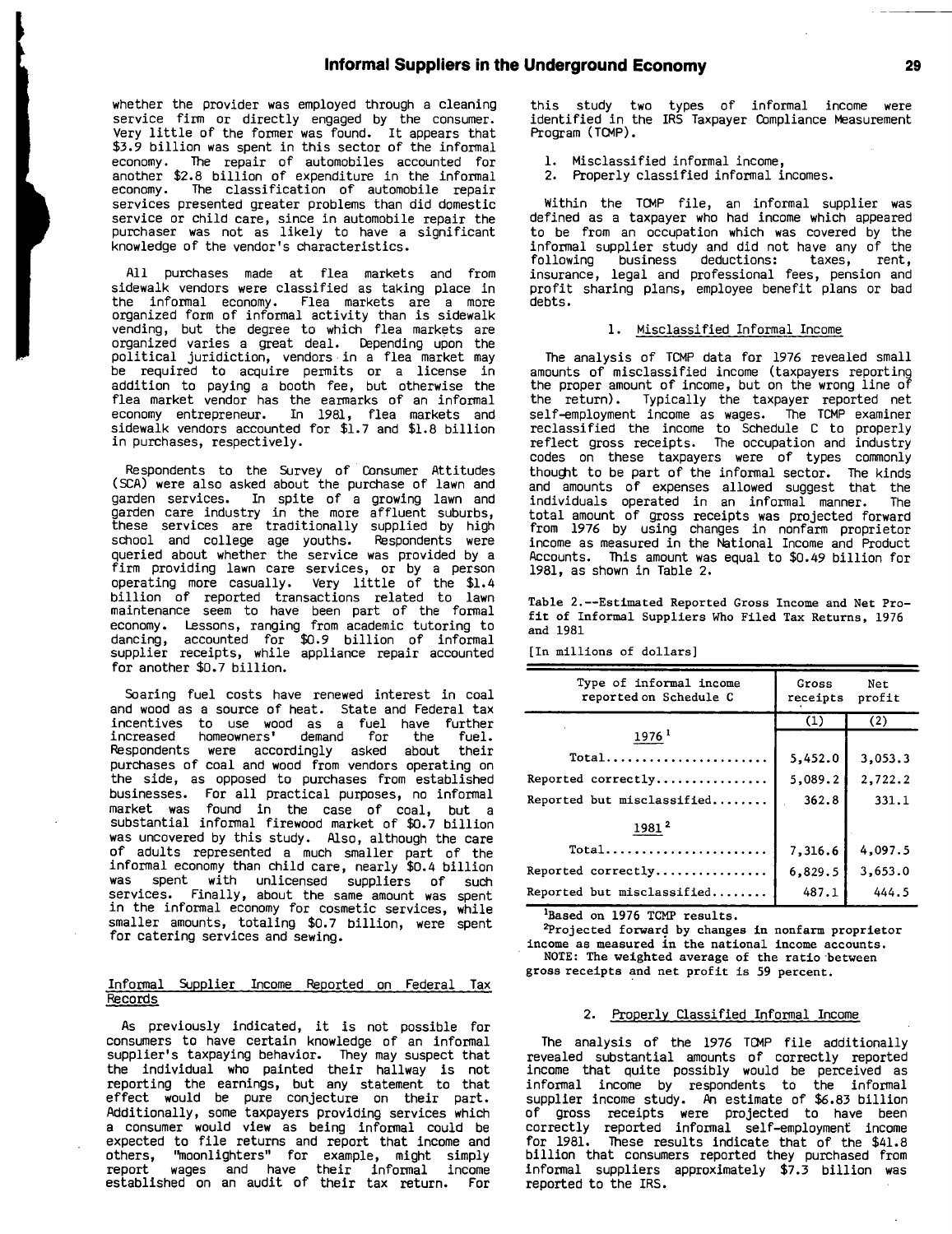Table 3.--Comparison of.Estimates From the Informal **-** Supplier Study, the **1972** Consumer Expenditures Survey, and the.National Income Accounts, as of **1981.**

[In billions of dollars]

|                                                                                    |             | Informal Supplier Study (ISS)                       |               |
|------------------------------------------------------------------------------------|-------------|-----------------------------------------------------|---------------|
| <b>Expenditure</b><br>$\ddot{\phantom{a}}$<br>$\cdot$ category $\cdot$             | Informal    | Formal<br>suppliers suppliers                       | Total         |
| $Food \ldots \ldots \ldots \ldots \ldots \ldots$<br>$Housing \ldots \ldots \ldots$ | 9.0<br>11.5 | 246.3<br>$16.0^{\circ}$                             | 255.3<br>27.5 |
|                                                                                    |             | Consumer Expenditure<br>Survey (CES) $(adjusted)^1$ |               |
| $Food.$<br>$Housing \ldots \ldots \ldots$                                          |             | 240.3<br>23.5                                       |               |
|                                                                                    |             | National Income<br>Accounts (NIA)                   |               |
| $Food$<br>Housing                                                                  |             | 270.7<br>24.7<br>$\epsilon$                         |               |

IThe original estimates from the **CES** were adjusted to i981 **by** multiplying the original estimates **by** the ratio of **1981** personal consumption'expenditures. to personai-consumption expenditures **.** for **1972,** as recorded in the National Accounts. Food and housing expenditures were compared because of their significance in the ISS **(51** percent of gross receipts) and the existence of comparable data'sets.

### COMPARISONS WITH OTHER **DATA BASES**

In order to validate their estimates of the gross receipts of informal suppliers, SRC compared the results of the informal supplier study with other<br>data bases that, in principle, measured the total of both formal and informal transactions. There were,no systematic measures of informal supplier receipts to which the estimates developed from the **SRC** survey could be directly compared. There are, however, survey data which measure total consumption of households, such as the Bureau of Labor Statistics' **1972** Consumer Expenditures Survey. There are.,also estimates **-** of the total **-** value of transactions for selected industries. These come from the Bureau of Economic Analysis and the Census Bureau in the Department of Commerce and -from the Department of Agriculture. The informal supplier study was designed so that for, nearly all measurements of expenditures with informal, suppliers a comparable **9** measurement was simultaneously made for expenditures with formal suppliers. Therefore, it is possible to add the study estimates of informal supplier receipts to arrive at a total which, in principle, can be directly compared to estimates derived **.f** rom studies **'** which measure total consumption. Unfortunately, the results of any such comparison must be qualified because **of** a.' number of'..conditions which pre **\*** clude direct **'** alignment of the **-** informal supplier **.** study results with those of other studies. These have to do with the differing times -at which the informal supplier study and other studies were done, the<br>differing scope of transactions which were measured, differences in the populations surveyed, and other **,** factors. Despite these difficulties, comparisons can **i** be made for' some areas **of** expenditures which shed light on the credibility **of** the informal supplier study estimates. Table 3 presents such comparisons for food and for housing-related expenditures.

## Comparison of Food Transaction Expenditures

de Principal

The approach used to measure fobd purchases' from informal vendors was to ask respondents if they had purchasbd food, classified in 'any one of five

أعاديك للأ

categories: fruits and vegetables, dairy products, meats and fish, jams and cakes, and. other food products. If they had, they were then asked questions about the nature. of the establishment from which they had purchased it--whether directly from <sup>a</sup> farmer, or from a roadside stand, a farmer's market, an itinerant vendor with <sup>a</sup> truck, or some other source. Based upon the results of these questions, it was estimated that approximately **\$9** billion was spent to purchase food from informal ve ndors. **'**Respondents were also asked the amount they had spent in formal sources of food supply such as <sup>a</sup> grocery store. As may be seen in Table **3,** this amounted to \$246.3 billion. Thus the informal supplier study estimated <sup>a</sup> total of **\$255.3** billion **.** of food expenditures for **1981-** The **1972** Consumer Expenditures Survey **(CES)** asked.a national sample the amount they spent for food to be consumed at home. "Food" was **-** taken to -mean food and nonalcoholic beverages purchased at speciality stores, regular grocery stores, bakeries, dairy stores, vegetable stands, farmer's markets and directly from farmers. The **CES** estimated that Americans spent **\$93.1** billion for such food in **1972.** When this figure is adjusted **by** multiplying it **\* by** the ratio of personal consumption expenditures in **1981** to **.** personal consumption expenditures in **- 1972, \*** as 'reported in the National Income and Product Accounts (NIPA), the estimate of **1981** food expenditures based on the **CES** comes to \$240.3 billion. Estimates of total food consumption are also available from the NIPA's. The amount reported for **<sup>1981</sup>** was **\$270.7** billion:

Further evidence of the -reliability. of the informal supplier study estimates of food transactions is provided **by** a **1977** study **[7]** conducted **by** the Economic, Statistics, and Cooperative Service of the **U.S.** Department of Agriculture **\* (USDA). -** Section 4 of the **1976** Direct Marketing Act required the **USDA** to conduct surveys to determine the extent of direct' marketing of agricultural products in the United States. The **USDA,** using a national probability sample of shoppers in 1977, estimated that 60 percent of American households brought food from farmers, roadside stands, curbside vendors~, pick-it-yourself farms and orchards, farmer's markets, and truck vendors selling door-to-door in neighborhoods. The corresponding estimate from the IRS/SRC informal supplier study was virtually identical, 61.8 percent.

 $\mathbb{Z}^2$  $\bar{z}$ 

 $\frac{1}{\sqrt{2}}$ 

### Comparison of Housing-related Expenditures

**By** combining several. categories of measurement in the informal supplier study--appliance **.** repair, furniture repair and re-upholstering, child and, adult care, domestic services, lawn and garden care and **\*** repair of lawn equipment--a housing expenses concept can, be constructed which is roughly equivalent to both **CES** and NIPA concepts of housing expenses. As seen in Table **3,** the total value of such housing expenses estimated for **1981** in the informal supplier study was **\$27.5** billion. This compares favorably to the. \$24.7 billion measured in the **<sup>1981</sup>** National Income and Product Accounts and' to .'a **1972** CES-based extrapolation of **\$23.5.** billion for **.1981.**

### RESEARCH METHDDOLOGY

经保留公司会 in Paul

-The results of **,** the Survey Research Center (SRC) study are based on a national probability sample of approximately 2,100 households'which were interviewed **by'** phone. **-** Questions about purchases- in the informal economy were included within a set of questions broadly economic in nature which were asked in the monthly Surveys of Consumer Attitudes,~ conducted. **by** the SRC **[81.-**

 $\sim 1000$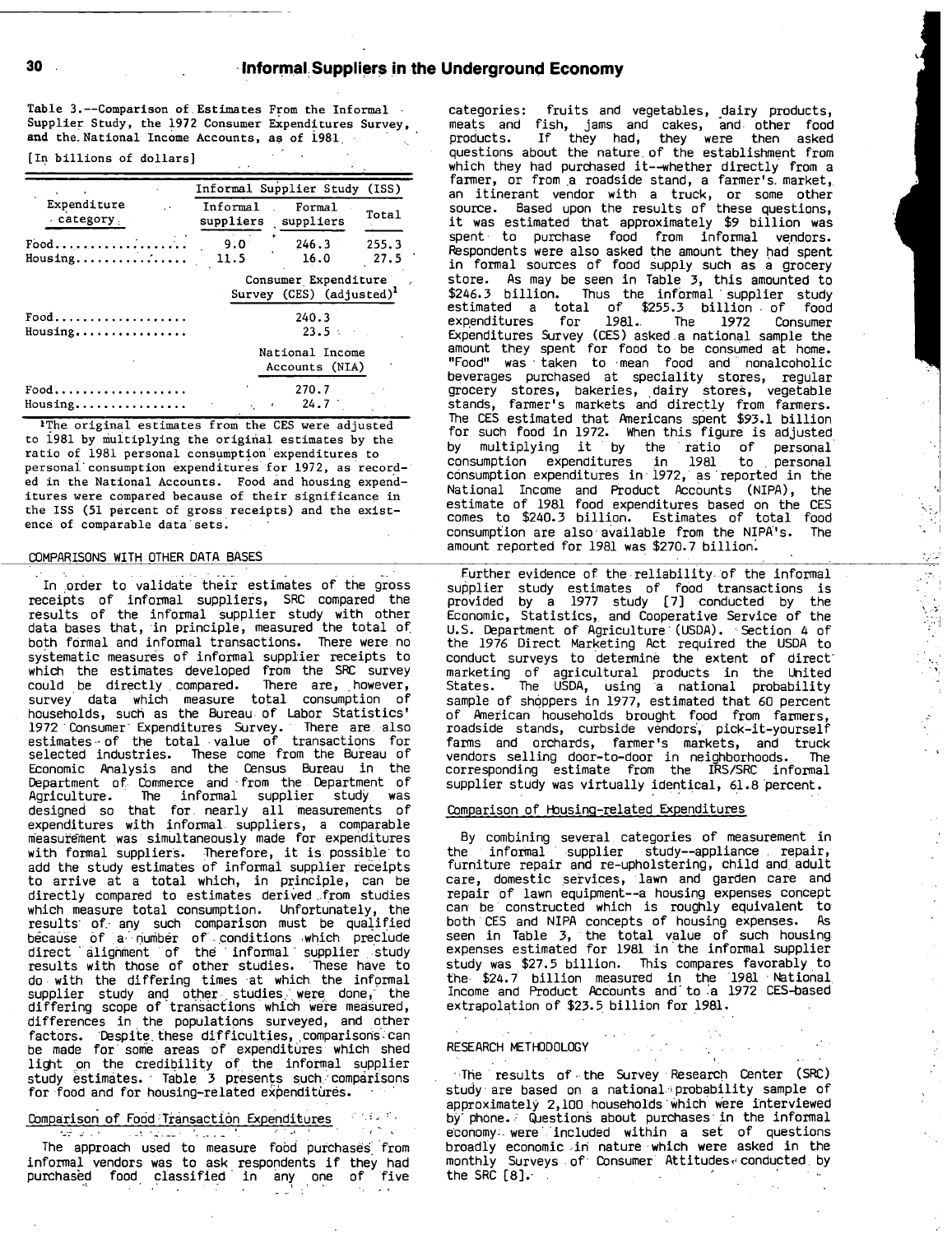### Informal Suppliers In the Underground Economy

The questionnaire used for the informal economy study was developed after focused discussion group sessions with members of families who lived in both urban and suburban areas and whose incomes were representative of a cross-section of American households. The questionnaire proceeded through three pretests before a final instrument emerged.

Three waves of final interviews, each consisting of <sup>a</sup> sample of about **700** households, were conducted between September and November of **1981.** Respondents were asked to report amounts spent on <sup>a</sup> variety of goods and services during the past 12 months. The three waves were pooled and treated as though they were a single interview taken at one point in time. The information collected represents the annual purchases of consumers during the period from November **1980** through October **1981.**

The questions on informal transactions were asked in the context of many questions about related economic activities. The focused discussion groups and the pretests had indicated that the term "on the side" was <sup>a</sup> well-established part of the national vocabulary. Therefore, the interviewer, before asking respondents the questions related to the informal economy, stated the following in <sup>a</sup> straight-forward manner:

We would like to ask you some questions about the opportunities people have to buy goods and services from persons who sell them on the side.

For each of the areas of consumption, the focus on the term "on the side" was reinforced **by** examples, or **by** restating the request for information about purchases made from vendors doing business on the side. **<sup>A</sup>** number of items of information about the vendor's occupation, the place where services were done or goods sold, how respondents learned about the vendor, and whether payment was requested in cash were solicited to help filter out the estimates of any formal economy activities that might have crept into respondent's answers.

### **CONCLUSION**

This study estimated the amount of informal supplier receipts **by** measuring the value of household purchases from informal suppliers. Based on <sup>a</sup> national probability sample of approximately 2,100 households the upper limit of informal supplier receipts, as defined here, is estimated to be about \$42 billion in **1981.**

Since this was the first systematic survey measure of informal supplier receipts, there are no other survey data to which the estimates from this study can be directly compared. However, <sup>a</sup> comparison to existing data on food transaction expenditures and housing-related expenditures indicates that respondents were fairly accurate in reporting their purchases from informal suppliers.

While the receipts of informal suppliers are significant, they do not appear to be as large as those implied in discussions which refer to an "underground economy." Furthermore, taxable receipts would be only <sup>a</sup> portion of the amounts reported **by** suppliers. It is estimated that more than **\$7** billion of the \$42 billion informal supplier receipts were reported **by** them as gross receipts on their Federal income tax returns for **1981.** In addition, some was earned **by** those without <sup>a</sup> tax return filing requirement and much of the remaining balance, if reported, would be reduced **by** allowable expenses and deductions.

Although the comparison between \$1,843 billion in personal consumption expenditures and \$42 billion total received **by** informal suppliers does not indicate large amounts of income "on the side", the perception of large amounts of such income may be due, in part, to its pervasiveness in small amounts throughout the economy. Over **80** percent of those questioned in the survey indicated at least <sup>a</sup> small purchase from informal suppliers. Thus, anecdotal evidence abounds throughout the population even though total amounts are not large relative to purchases in the formal economy.

### **NOTES AND** REFERENCES

**[11** For example see:

Feige, Edgar L. **"A** New Perspective on the Macroeconomic Phenomena: The Theory and Measurement of the Unobserved Sector of the United States Economy: Causes and Consequences and Implications." Paper presented at the September **1980** Meeting of the American Economic Association, Denver, Colorado.

Feige, Edgar L. "How Big is the Irregular Economy?," Challenge Magazine, November/December **1979.**

Feige, Edgar L. "The Irregular Economy: Its Size and Macroeconomic Implications." Mimeograph. Madison, Wisconsin: Social Systems Research Institute, the University of Wisconsin, **1979.**

Gutmann, Peter. "Latest Notes from the Subterranean Economy," Business and Society Review, Summer **1980, pp. 15--30.**

Gutmann, Peter. "The Subterranean Economy," Taxing and Spending, April **1979, pp.** 4-8.

Gutmann, Peter. "Statistical Illusion, Mistaken Policies," Challenge Magazine, November/December **1978.**

Gutmann, Peter. "The Subterranean Economy'll Financial Analysts Journal, November/December **1977.**

Simon, Carl P. and Ann **D.** Witte. Beating the ~SL u5uNn HouPe Publishing Company, **1982.** <u>: The Underground Economy</u>. Boston, MA:

[2] For example see:

Bleiberg, Robert. Surfacing the Scratch, Tax Cut Might Raise Billions from the Underground Economy. barrons, **1981.**

Business Week. "Answers That Unveil the Underground Economy." October **11, 1982,** p-14.

Detroit Free Press. "Underground Economy Zips Along on Hot Cash," January **1, 1978, D-1.**

The Economist. "An Not so Clair de la Lune." May **5, 1979,** Volume **272, 9:95.**

Malabre, Alfred L. "The Underground Economy Grows and Grows," The Wall Street Journal, October 20, **1980.**

Ross, Irwin. **"Why** the Underground Economy is Booming," Fortune, October **9, 1978, pp. 92-98.**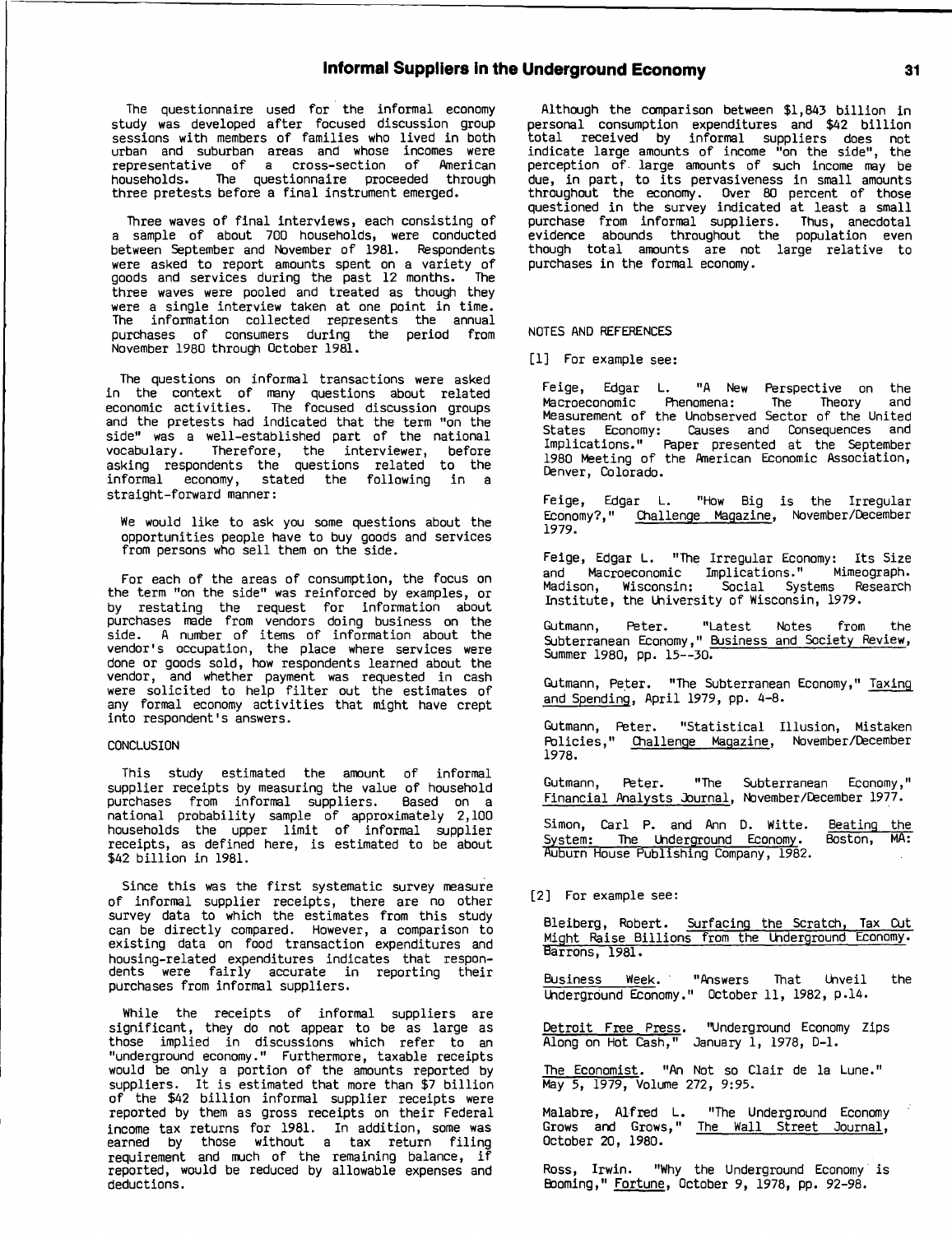# **32** Informal Suppliers in the Underground Economy

| [3] | U. S. Department of the Treasury, Internal<br>Revenue Service, Estimates of Income Unreported<br>Tax<br>Individual Income<br>Returns, U.S.<br>on<br>Government Printing Office, 1979.                                                                                                                                                                                                     |
|-----|-------------------------------------------------------------------------------------------------------------------------------------------------------------------------------------------------------------------------------------------------------------------------------------------------------------------------------------------------------------------------------------------|
| [4] | In this survey, informal suppliers were<br>identified as follows:                                                                                                                                                                                                                                                                                                                         |
|     | 1. Any supplier of the following goods and<br>services who was thought by the respondent<br>working "on the<br>be<br>side"<br>to.<br>was<br>conditionally considered an informal<br>supplier. The focused group interviews<br>and<br>pretests conducted as part of this study had<br>indicated that respondents had a good<br>understanding of what is meant by working<br>"on the side." |
|     | a).<br>Home repair and additions<br>b) -<br>Food purchases from roadside stands<br>c).<br>Child care<br>d) Domestic service<br>e) Auto repair<br>f)<br>Sidewalk vendors<br>g) -<br>Flea market vendors<br>h)<br>Lawn maintenance<br>i).<br>Lessons<br>j).<br>Fuel<br>k) Appliance repair<br>1)<br>Audit Care<br>m١<br>$\cap$ conctic comulco                                              |

- m) Cosmetic service<br>n) Sewing
- n)-Sewing
- o) Catering
- 2. To reduce the chance that the respondent was confusing a formal supplier with an informal supplier, additional screening questions were asked concerning **.-** the vendor's occupation:
	- a) Regular **job**
	- **b)** Unemployed or laid off
	- **6-** On strike
	-
	- **d)** Retired e) Informal establishment or vendor
	- **f)** Housewife
	- **g)** Student
	- h) On the side operator<br>i) Part-time worker
	-
	- i) Part-time worker<br>j) Student with regu<br>k) Friend or relativ **i)** Student with regular **job**
	- **0** Friend or relative
	- **1).** Nurse
	- m) Babysitter<br>n) Day care ce
	- n) Day care center<br>o) Nursing home
	- Nursing home
	- **p)** Friend or relative and day care operator
	-
	- **q)** Other r) Don't know
	-
	- s) Undetermined<br>t) Does not app Does not apply

The place where the transactions occurred:

- a) Roadside stand
- **b)** Farm market
- c) Farmer
- **d)** Roadside stand and farmer market
- e) Farmers market and farmer
- **f)** Roadside stand and farmer
- **g)** Roadside stand and farm and farmers market
- h) Own home
- 
- i) Vendor's home<br>j) Commercial mar **j)** Commercial market
- **k)** Garage/stuaio/shop
- **1)** ..Own home and vendor's home m) Vendor's home and garage/studio/shop<br>n) Own home and garage/studio/shop n) Own home and garage/studio/shop o) In home **p)** Outside home P. **q)-** Back of truck  $\mathcal{L}(\mathcal{F})$ r) Self provide  $\mathbf{A}$ s) Delivered ×. t) Back of truck and self provide<br>u) Self provide and delivered ...<br>v) Back of truck and delivered Self provide and delivered ... وماء Back of truck and delivered  $w)$  Other **Contractor**  $\sim 10^{-11}$
- x) Don't know

How the respondent found out about the vendor of the good or service:

- .a) Word of mouth from <sup>a</sup> friend, neighbor, **I** relative, or co-worker
- **b)** Knew the vendor personally<br>**c)** General knowledge of fami
- c) General knowledge of familiarity; "just knew where to go," "there's a lot in this area," "been there for years"
- **d)** Noticed in transit; Walked/drove past it, "saw it from the bus"
- e) Roadside sign; sign on the vendor's
- building, home, stand, etc. **f)** Vendor came to respondent, i.e., solicited door to door
- **g)** Card, notice left at respondent's home; notice on bulletin board
- h) Newspaper ad
- -i)-Radio-or-TV-ad
- **j)** Billboard or yellow pages ad<br>k) Other published material
- Other published material, booklet,
- pamphlet, or brochure **1)** "Saw an ad" somewhere; ad or brochure received in the mail and whether payment in cash had been requested.
- **3.** In general, if the respondents noted that they found out about the vendor **by** newspaper, radio, TV, billboard, or yellow pages ad, the transaction was classified as a formal transaction.
- 4. On the basis of these criteria, the research team at SRC classified the transaction as:
	- a) Definitely or probably informal, or
	- **b)** Definitely or probably formal.
- **[51** James **D.** Smith, Terry Moyer, and Eileen Trzcinski,11 The Measurement of Selected Income Flows in Informal Markets;" Appendix **A:** Questionnaire: Appendix B: Codebook; Appendix **C:** Univariate Tables, Part I and II; Appendix **D:** Total Income Flows in Informal Markets; Appendix **E:** Transcripts of Focused Discussion Groups: Port Huron, Detroit, Casa Grande; Report Prepared for Internal Revenue Service Contract No. TIR-81-28, Survey Research Center, Institute for Social Research, The University of Michigan, Ann Arbor, MI, December **1982.** Copies of this report or of the individual appendices can be obtained. for <sup>a</sup> nominal cost from the Survey Research Center.
- **[61** Interviewing representative **of** business establishments would also call for much better trained interviewers, who would be expected **by** the respondents to be familiar with technical business and accounting concepts.
- **[71** See **H.S.** Linstrom and. Jon Weimer, **"USDA** Research on Farmer-to-Consumer Direct Marketing," Proceedings for a Tennessee Valley Authority